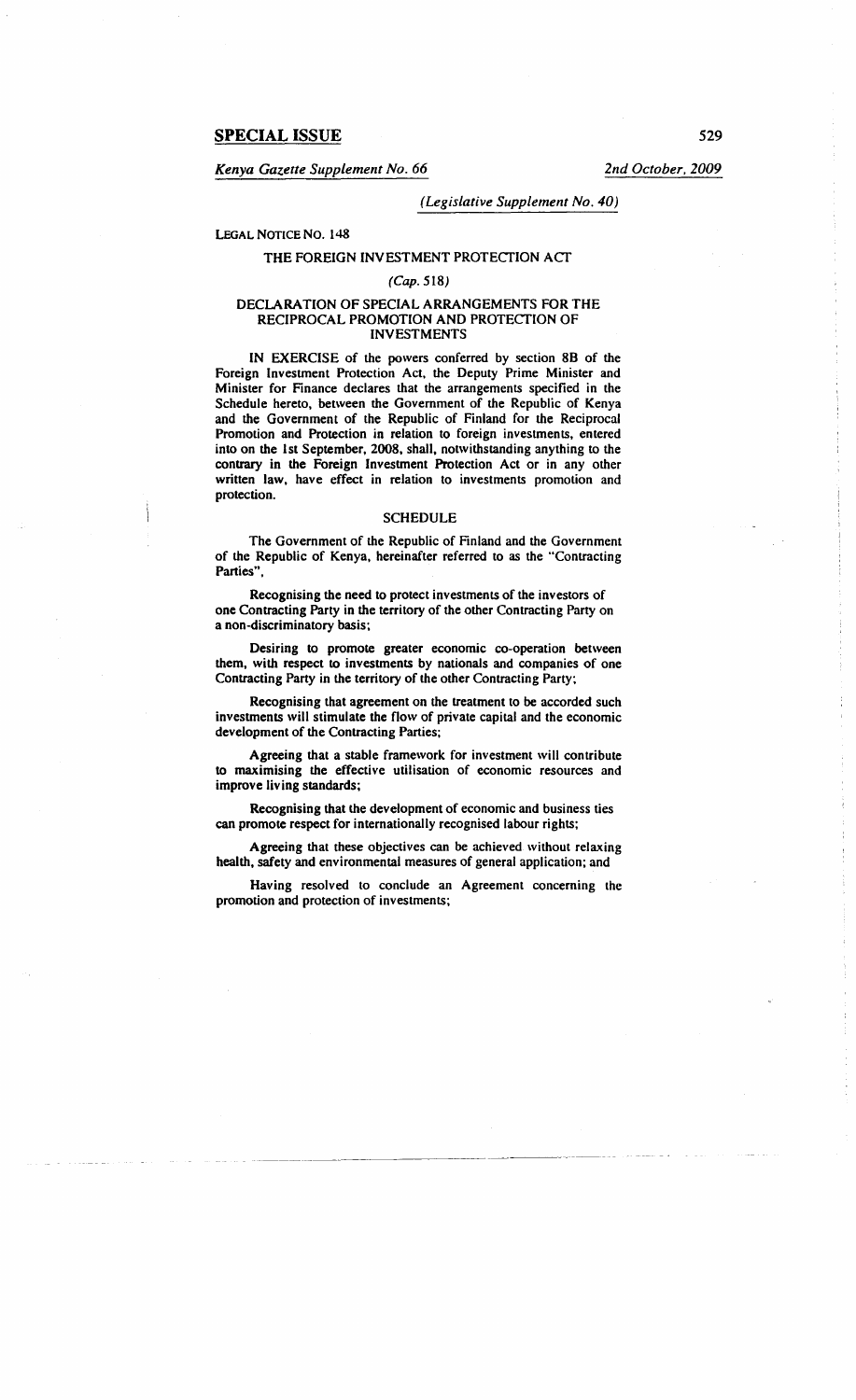# HAVE AGREED AS FOLLOWS:

#### ARTICLE I

# DEFINITIONS

For the purpose of this Agreement:

I. The term "investment" means every kind of assel established or acquired by an investor of one Contracting Party in the territory of the other Contracting Party in accordance with the laws and regulations of the latter Contracting Party, including in particular, though not exclusively:

- (a) movable and immovable property or any property rights such as mortgages, liens, pledges, leases, usufruct and similar rights;
- (b) reinvested returns;
- (c) shares in and stocks and debentures of a company or any other forms of participation in a company;
- $(d)$  claims to money or rights to a performance having an economic value;
- (e) intellectual property rights such as patents, copyrights, trade marks, industrial designs, business names, geographical indications as well as technical processes, know-how and good-will; and
- *(/)* concessions conferred by law, by an administrative act or under a contract by a competent authority, including concessions to search for, develop, extract or exploit natural resources.

Investments made in the territory of one Contracting Party by any legal entity of that same Contracting Party, but actually owned or controlled, directly or indirectly, by investors of the other Contracting Party, shall likewise be considered as investments of investors of the latter Contracting Party if they have been made in accordance with the laws and regulations of the former Contracting Party.

Any change in the form in which assets are invested or reinvested does not affect their character as investments.

2. The term "returns" means the amounts yielded by investments and shall in particular, though not exclusively, include profits, dividends, interest, royalties, capital gains or any payments in kind related to an investment.

3. The term "investor" means, for either Contracting Party, the following subjects who invest in the territory of the other Contracting Party in accordance with the laws of the latter Contracting Party and the provisions of this Agreement:

(a) any natural person who is a national of either Contracting Party in accordance with its laws; or

I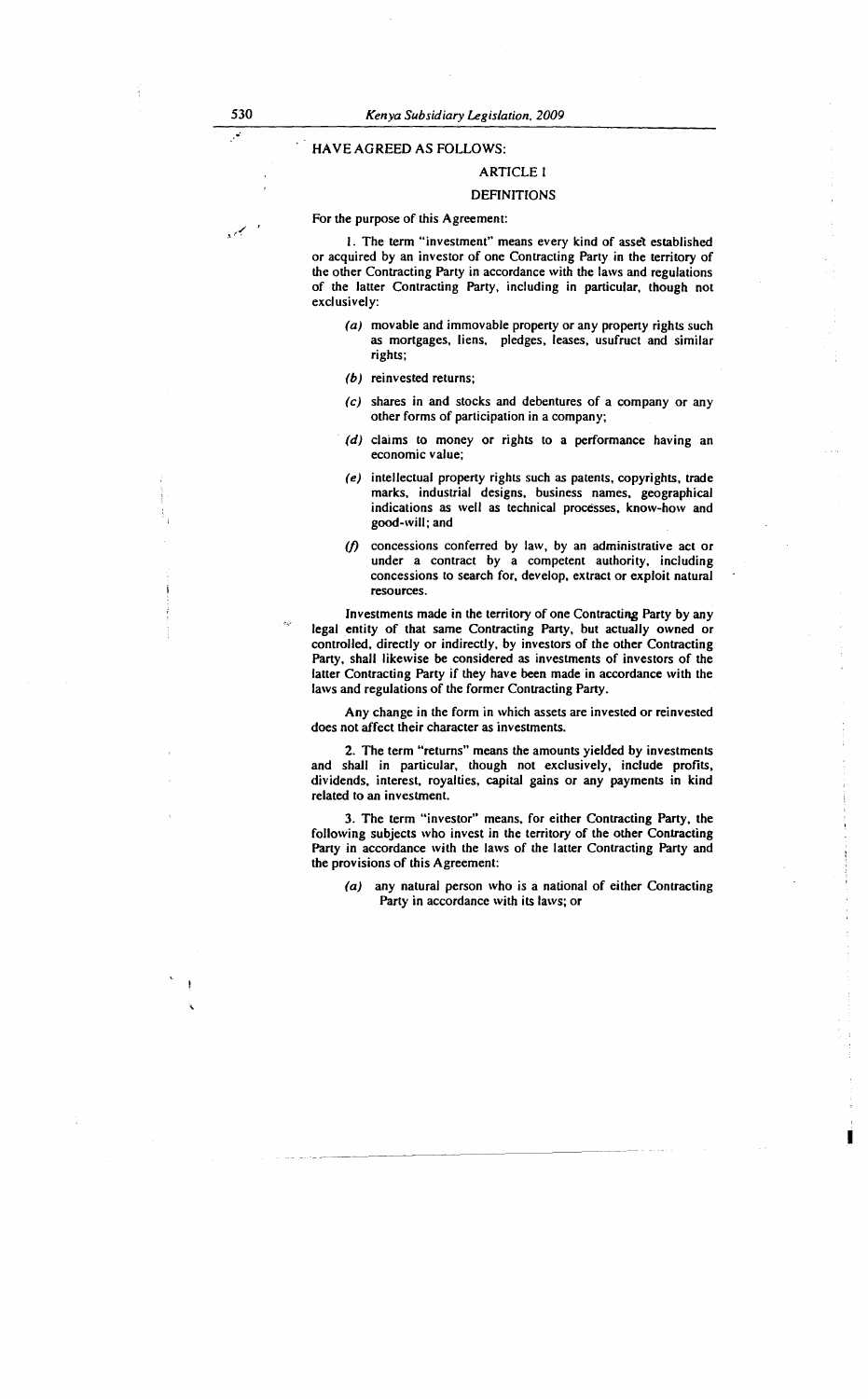(b) any legal entity such as company, corporation, firm, partnership, business association, institution or organisation, incorporated or constituted in accordance with the laws and regulations of the Contracting Party and having its registered office or central administration or principal place of business within the jurisdiction of that Contracting Party, whether or not for profit and whether its liabilities are limited or not.

4. The term "territory" means the land territory, internal waters and territorial sea of the Contracting Party and the airspace above them, as well as the maritime zones beyond the territorial sea, including the seabed and subsoil, over which that Contracting Party exercises sovereign rights or jurisdiction in accordance with its national laws in force and international law, for the purpose of exploration and exploitation of the natural resources of such areas.

# ARTICLE2

# PROMOTION AND PROTECTION OF INVESTMENTS

1. Each Contracting Party shall promote in its territory investments by investors of the other Contracting Party and shall, in accordance with its laws and regulations admit such investments.

2. Each Contracting Party shall in its territory accord to investments and returns of investments of investors of the other Contracting Party fair and equitable treatment and full and constant protection and security.

3. Neither Contracting Party shall in its territory impair by unreasonable or arbitrary measures the establishment, acquisition, expansion, operation, management, maintenance, use, enjoyment and sale or other disposal of investments of investors of the other Contracting Party.

#### ARTICLE3

#### TREATMENT OF INVESTMENTS

I. Each Contracting Party shall accord to investors of the other Contracting Party and to their investments, a treatment no less favourable than the treatment it accords to its own investors and their investments with respect to the acquisition. expansion, operation, management, maintenance, use, enjoyment and sale or other disposal of investments.

2. Each Contracting Party shall accord to investors of the other Contracting Party and to their investments, a treatment no less favourable than the treatment it accords to investors of the most favoured nation and to their investments with respect to the establishment, acquisition, expansion, operation, management, maintenance, use, enjoyment, and sale or other disposal of investments.

3. Each Contracting Party shall accord to investors of the other Contracting Party and to their investments the better of the treatments required by paragraph I and paragraph 2 of this Article, whichever is the more favourable to the investors or investments.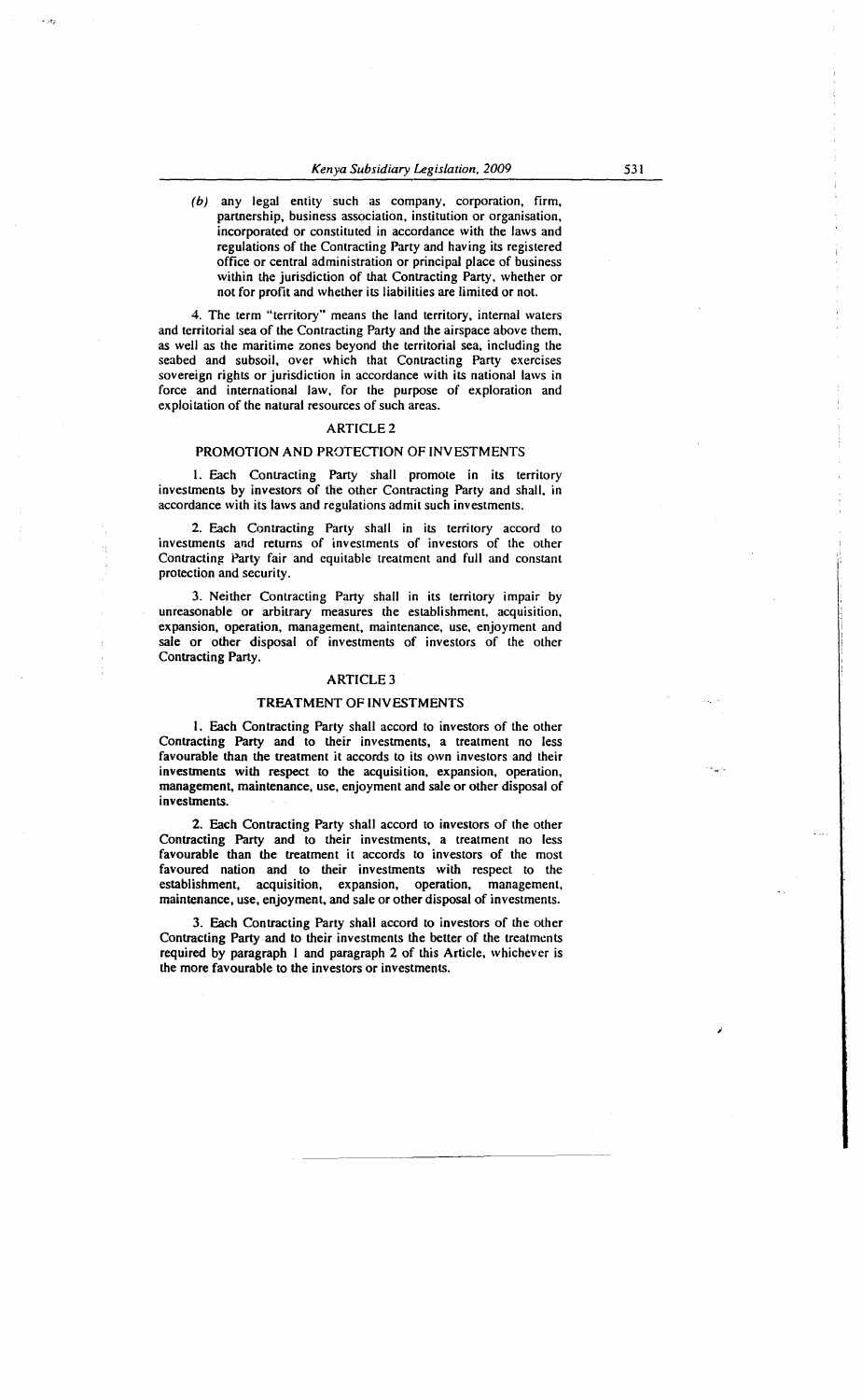# 532 *Kenya Subsidiary Legislation, 2009*

4. Neither Contracting Party shall mandate or enforce in its territory measures on investments by investors of the other Contracting Party, concerning purchase of materials, means of production, operation, transport, marketing of its products or similar orders having discriminatory effects. Such requirements do not include conditions for the receipt or continued receipt of an advantage.

*5.* Paragraph 1 of this Article is supplemented by a Protocol, which shall be an integral part of this Agreement.

#### ARTICLE4

# EXEMPTIONS

The provisions of this Agreement shall not be construed so as to oblige one Contracting Party to extend to the investors and investments by investors of the other Contracting Party the benefit of any treatment, preference or privilege by virtue of any existing or future:

(a) free trade area, customs union, common market, economic and monetary union or other similar regional economic integration agreement, including regional labour market agreements, to which one of the Contracting Parties is or may become a party, or

',:

- (b) agreement for the avoidance of double taxation or other international agreement relating wholly or mainly to taxation, or
- (c) multilateral agreement relating wholly or mainly to investments.

# **ARTICLE 5**

#### **EXPROPRIATION**

1. Investments by investors of a Contracting Party in the territory of the other Contracting Party shall not be expropriated, nationalised or subjected to any other measures, direct or indirect, having an effect equivalent to expropriation or nationalisation (hereinafter referred to as "expropriation"), except for a purpose which is in the public interest, on a non-discriminatory basis, in accordance with due process of law, and against prompt and full compensation.

2. Such compensation shall amount to the market value of the expropriated investment at the time immediately before the expropriation or before  $f$ : impending expropriation became public knowledge, whichever is the earlier. The market value shall be determined in accordance with generally accepted principles of valuation, taking into account, inter alia, the capital invested, replacement value, appreciation, current returns, the projected flow of future returns, goodwill and other relevant factors.

3. Compensation shall be fully realisable, effective and shall be paid without any restriction or delay. It shall include interest at a commercial rate established on a market basis for the currency of payment from the date of dispossession of the expropriated property until the date of actual payment.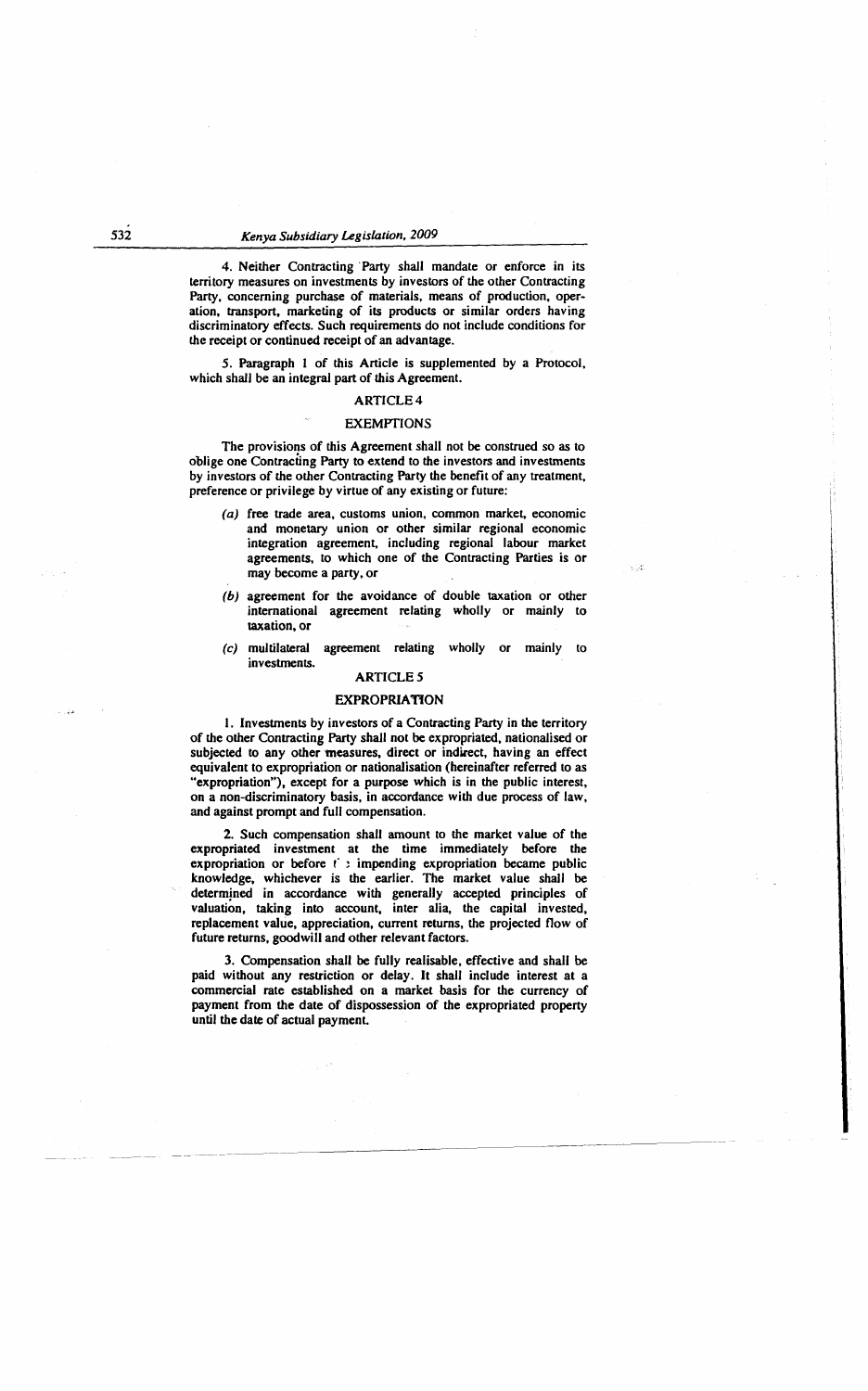4. Where a Contracting Party expropriates the assets of a company which is incorporated or constituted under the law in force in any part of its own territory, and in which investors of the other Contracting Party own shares, it shall ensure that the provisions of paragraphs 1 to 3 of this Article are applied to the extent necessary to guarantee compensation in respect of their investment to such investors of the contracting party who are owners of those shares.

*5.* Without prejudice to the provisions of Article 9 of this Agreement, the investor whose investments are expropriated shall have the right to prompt review of its case and of valuation of its investments in accordance with the principles set out in this Article, by a judicial or other competent authority of that Contracting Party.

## ARTICLE6

# COMPENSATION FOR LOSSES

1. Investors of one Contracting Party whose investments in the territory of the other Contracting Party suffer losses owing to war or other armed conflict, a state of national emergency, revolt, insurrection or riot in the territory of the latter Contracting Party, shall be accorded by the latter Contracting Party, as regards restitution, indemnification, compensation or other settlement, a treatment no less favourable than the one accorded by the latter Contracting Party to its own investors or investors of the most favoured nation, whichever, according to the investor. is the more favourable.

2. Without prejudice to paragraph 1 of this Article, investors of one Contracting Party who, in any of the situations referred to in that paragraph, suffer losses in the territory of the other Contracting Party resulting from:

- (a) requisitioning of its investment or a part thereof by the latter's authorities, or
- (b) destruction of its investment or a part thereof by the latter's authorities, which was not required by the necessity of the situation,

shall be accorded by the latter Contracting Party restitution or compensation which in either case shall be prompt and full and with respect to compensation, shall be in accordance with Article *5*  paragraphs 2-3 from the date of requisitioning or destruction until the date of actual payment

# ARTICLE?

#### FREE TRANSFER

1. Each Contracting Party shall ensure to investors of the other Contracting Party the free transfer, into and out of its territory, of their investments and transfer payments related to investments. Such payments shall include in particular, though not exclusively:

,. J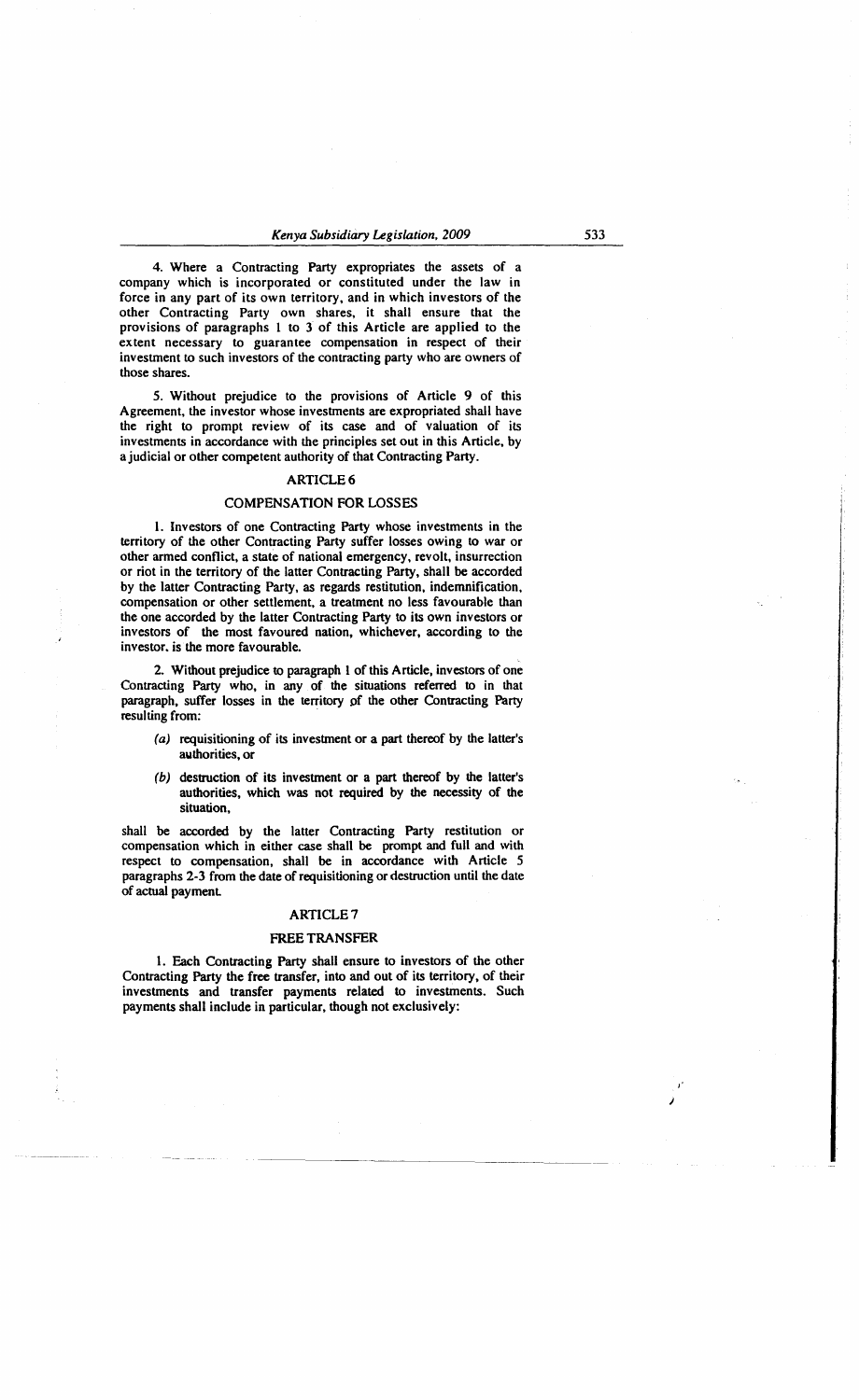(a) principal and additional amounts to maintain, develop or increase the investment;

(b) returns:

- (c) proceeds obtained from the total or partial sale or disposal of an investment, including the sale of shares;
- (d) amounts required for the payment of expenses which arise from the operation of the investment, such as loans repayments, payment of royalties, management fees, licence fees or other similar expenses;
- (e) compensation payable pursuant to Articles 5, 6, 8 and 9;
- *(/)* earnings and other remuneration of personnel engaged from abroad and working in connection with an investment.

2. Each Contracting Party shall further ensure that the transfers referred to in paragraph I of this Article shall be made without any restriction in a freely convertible currency of the choice of the investor and at the prevailing market rate of exchange applicable on the date of transfer to the currency to be transferred and shall be promptly transferable.

3. Notwithstanding paragraphs I and 2 of this Article, a Contracting Party may delay a transfer through the application of measures ensuring investors' compliance with the host Contracting Party's laws and regulations on the payment of taxes and dues in force at the time the request for transfer was made, and provided that the application of such laws and regulations shall not unnecessarily impair the free transfer ensured by this Agreement.

4. In the absence of a market for foreign exchange, the rate to be used shalf be the most recent exchange rate for the conversions of currencies into Special Drawing Rights.

5. In case of an unjustified delay in transfer caused by the host Contracting Party, the transfer shall also include interest at a commercial rate established on a market basis for the currency in question from the date on which the transfer was requested until the date of actual transfer and shall be borne by that Contracting Party.

# ARTICLES

## SUBROGATION

If a Contracting Party or its designated agency makes a payment under an indemnity, guarantee or contract of insurance given in respect of an investment of an investor in the territory of the other Contracting Party, the latter Contracting Party shall recognise the assignment of any right or claim of such an investor to the former Contracting Party or its designated agency, and the right of the former Contracting Party or its designated agency to exercise by virtue of subrogation any such right and claim to the same extent as its predecessor in title.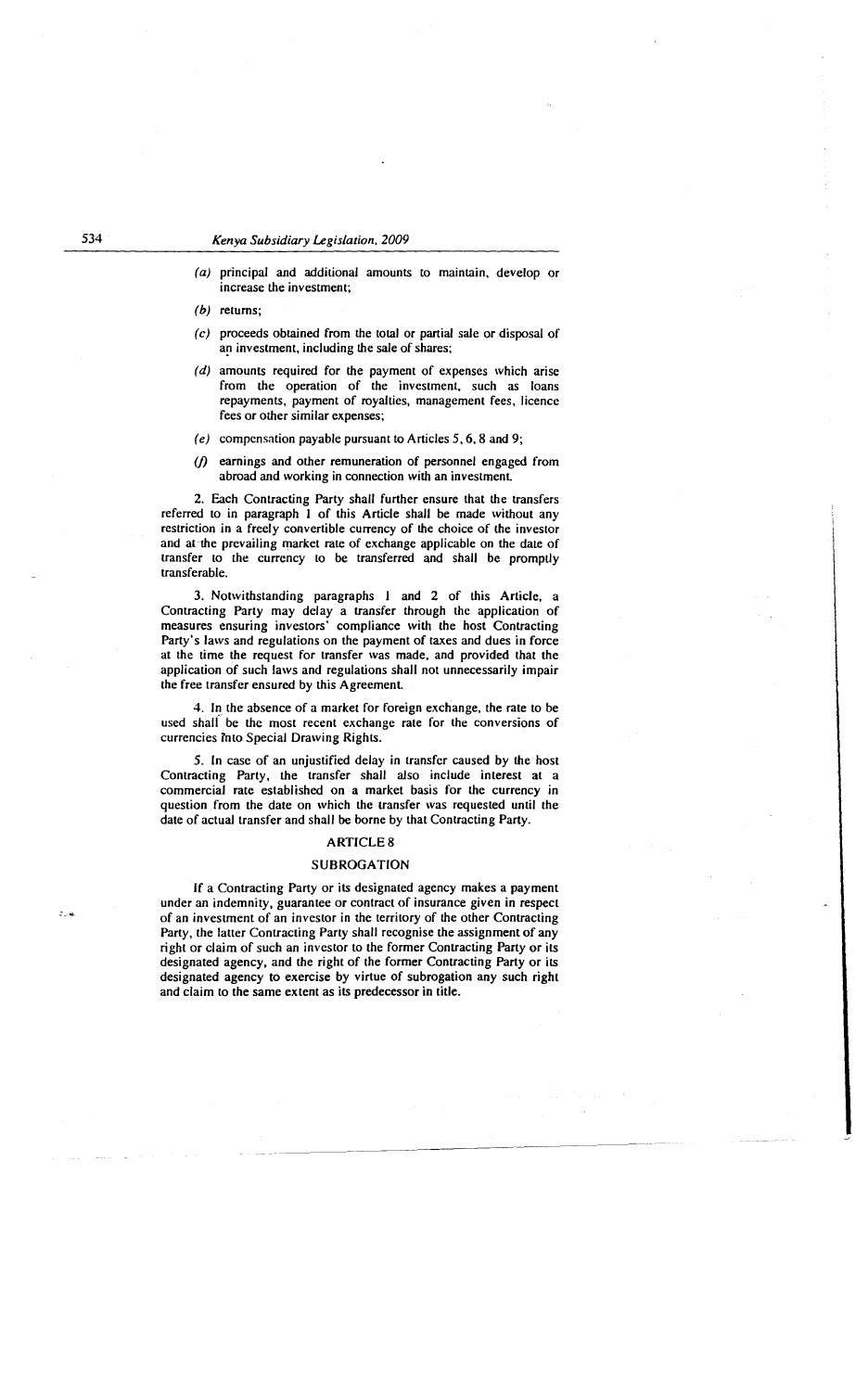# **ARTICLE 9**

# DISPUTES BETWEEN AN INVESTOR AND A CONTRACTING PARTY

I. Any dispute arising directly from an investment between one Contracting Party and an investor of the other Contracting Party shall be settled amicably between the two parties to the dispute.

2. If the dispute has not been settled within three (3) months from the date on which it was raised in writing, the dispute may. at the choice of the investor, be submitted to:

- $(a)$  the competent courts of the Contracting Party in whose territory the investment is made; or
- (b) arbitration by the International Centre for Settlement of Investment Disputes (ICSID), established pursuant to the Convention on the Settlement of Investment Disputes between States and Nationals of other States, opened for signature at Washington on 18 March 1965 (hereinafter referred to as the "Centre"), if the Centre is available; or
- $(c)$  an ad hoc arbitration tribunal to be established under the Arbitration Rules of the United Nations Commission on International Trade Law (UNCITRAL); or
- $(d)$  any other previously accepted ad hoc arbitration tribunal.

*3.* An investor who has submitted the dispute to a national court may nevertheless have recourse to one of the arbitral proceedings mentioned in paragraphs 2 (b) to 2 (d) of this Article if, before a judgement has been delivered on the subject matter by a national court. the investor declares not to pursue the case any longer through national proceedings and withdraws the case.

4. Any arbitration under this Article shall, at the request of either party to the dispute. be held in a State that is a party to the Convention on the Recognition and Enforcement of Foreign Arbitral Awards (New York Convention), opened for signature at New York on 10 June 1958. Claims submitted to arbitration under this Article shall be considered to arise out of a commercial relationship or transaction for the purposes of Article I of the New York Convention.

*5.* Each Contracting Party hereby gives its unconditional consent to the submission of a dispute between it and an investor of the other Contracting Party to arbitration in accordance with this Article.

6. Neither of the Contracting Parties, which is a party to a dispute, can raise an objection. at any phase of the arbitration procedure or of the execution of an arbitral award, on account of the fact that the investor. which is the other party to the dispute, has received an indemnification covering a part or the whole of its losses by virtue of an insurance.

7. The award shall be final and binding on the parties to the dispute and shall be executed in accordance-with national law of the Contracting Party in whose territory the award is relied upon, by the competent authorities of the Contracting Party by the date indicated in the award.

j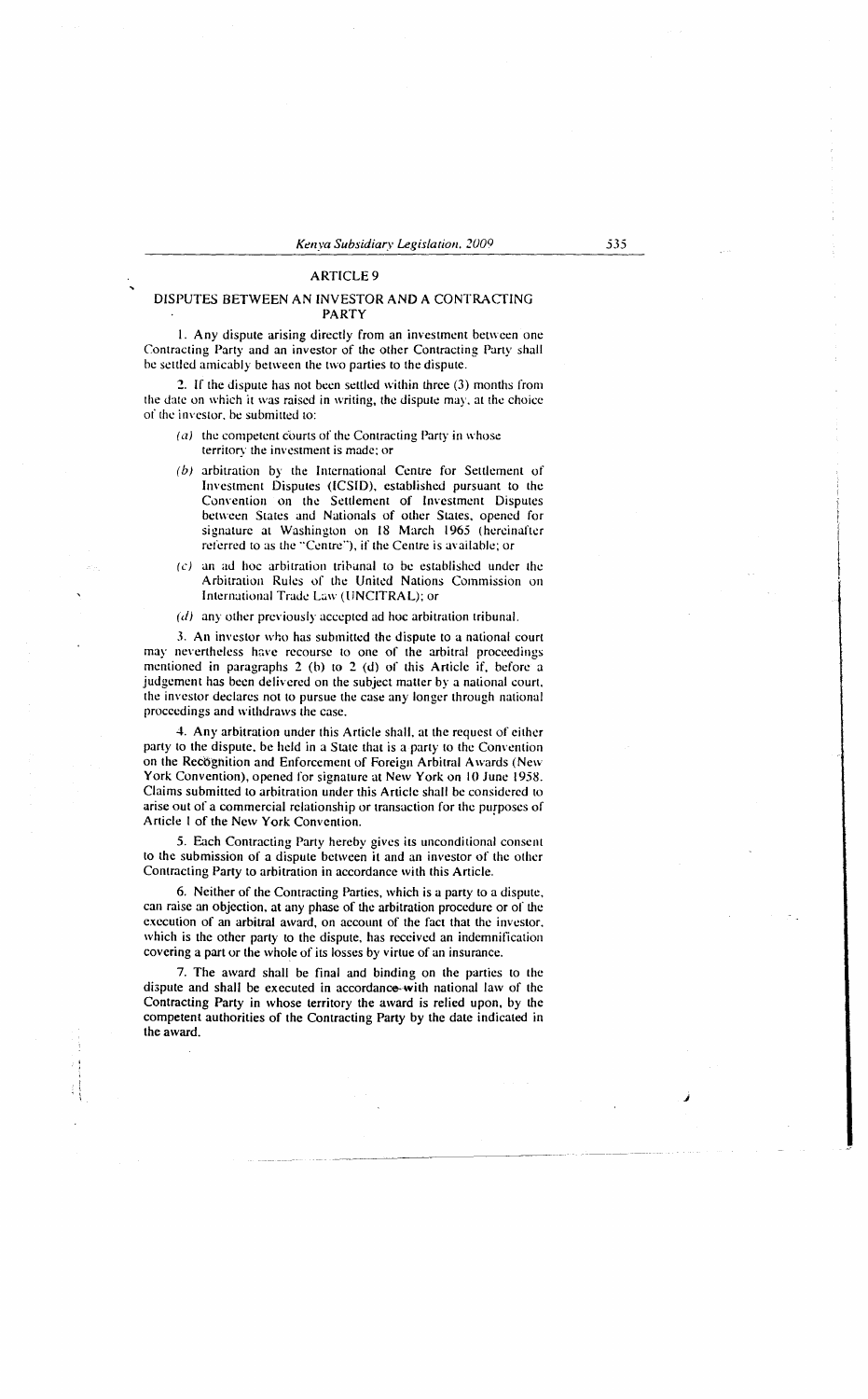#### ARTICLE 10

#### DISPUTES BETWEEN THE CONTRACTING PARTIES

I. Disputes between the Contracting Parties concerning the interpretation and application of this Agreement shall, as far as possible, be settled through diplomatic channels.

2. If the dispute cannot thus be settled within six (6) months following the date on which either Contracting Party requested such negotiations, it shall at the request of either Contracting Party be submitted to an Arbitral Tribunal.

3. Such an Arbitral Tribunal shall be constituted for each individual case in the following way. Within two  $(2)$  months of the receipt of the request for arbitration, each Contracting Party shall appoint one member of the Tribunal. Those two members shall then select a national of a third State who on approval by the two Contracting Parties shall be appointed Chairman of the Tribunal. The Chairman shall be appointed within four (4) months from the date of appointment of the other two members.

4. If the necessary appointments have not been made within the periods specified in paragraph 3 of this Article, either Contracting Party may, in the absence of any other agreement, invite the President of the International Court of Justice to make the necessary appointments. If the President is a national of either Contracting Party or is otherwise prevented from discharging the said function, the Member of the International Court of Justice next in seniority who is not a national of either Contracting Party or is not otherwise prevented from discharging the said function, shall be invited to make the necessary appointments.

*5.* The Arbitral Tribunal shall reach its decision by a majority of votes. The decisions of the Tribunal shall be final and binding on both Contracting Parties. Each Contracting Party shall bear the costs of the member appointed by that Contracting Party and of its representation in the arbitral proceedings. Both Contracting Parties shall assume an equal share of the costs of the Chairman, as well as any other costs. The Tribunal may make a different decision regarding the sharing of the costs. In all other respects, the Arbitral Tribunal shall determine its own rules of procedure.

6. Issues subject to dispute referred to in paragraph I of this Article shall be decided in accordance with the provisions of this Agreement and the generally recognised principles of international law.

#### ARTICLE II

#### PERMITS

1. Each Contracting Party shall, subject to its laws and regulations, treat favourably the applications relating to investments and grant expeditiously the necessary permits required in its territory in connection with investments by investors of the other Contracting Party.

2. Each Contracting Party shall, subject to its laws and regulations, grant temporary entry and stay and provide any necessary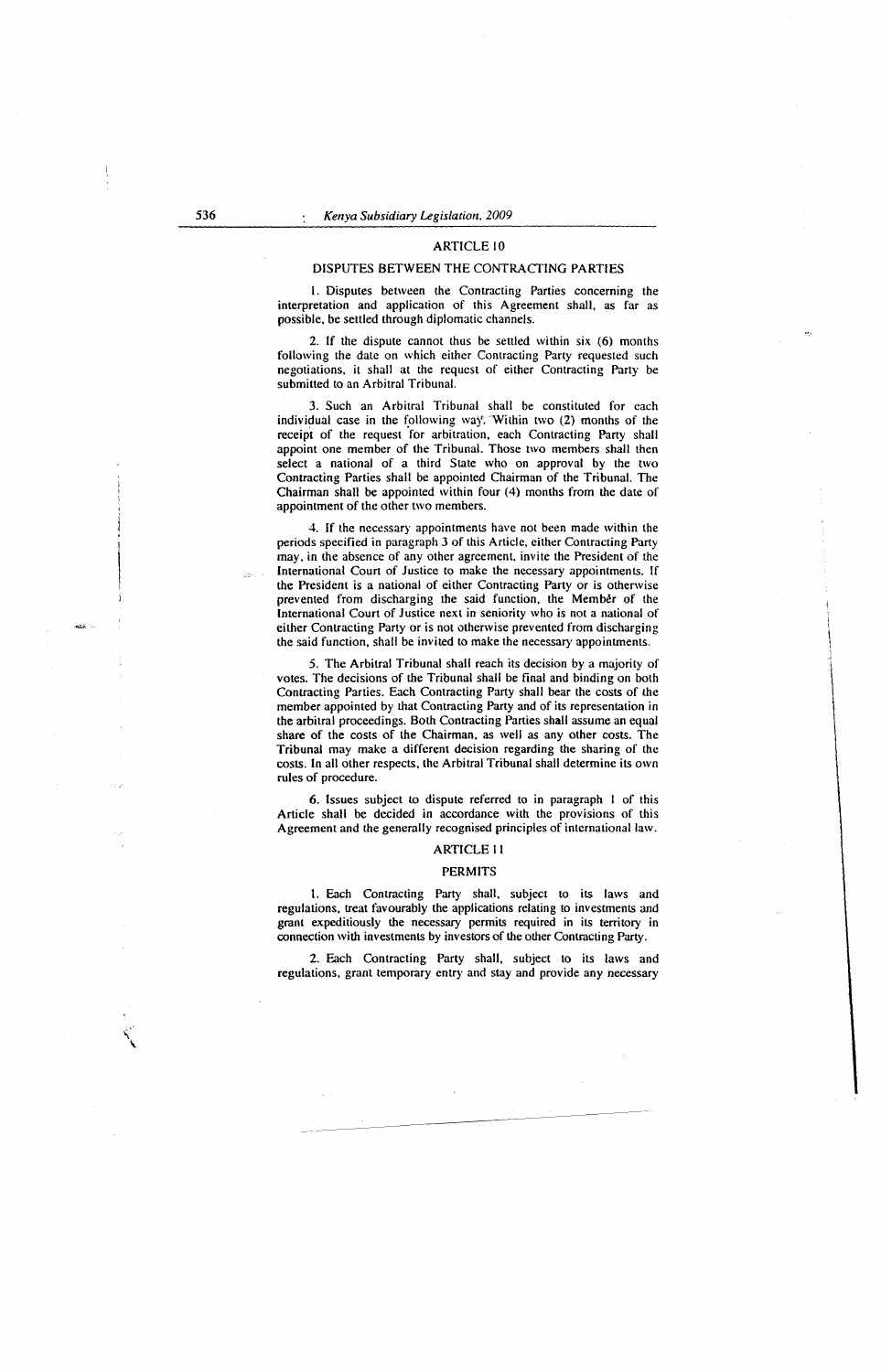confirming documentation to natural persons who are employed from abroad as executives, managers, specialists or technical personnel in connection with an investment by an investor of the other Contracting Party, and who are essential for the enterprise, as long as these persons continue to meet the requirements of this paragraph. Immediate family members of such personnel shall also be granted a similar treatment with regard to entry and temporary stay in the territory of the host Contracting Party.

## ARTICLE 12

# APPLICATION OF OTHER RULES

l. If the provisions of law of either Contracting Party or obligations under international law, existing at present or established hereafter between the Contracting Parties in addition to this Agreement. contain a regulation, whether general or specific, entitling investments made by investors of the other Contracting Party to a treatment more favourable than is provided by this Agreement, such provisions shall, to the extent that they are more favourable to the investor, prevail over this Agreement.

2. Each Contracting Party shall observe any other obligation it may have with regard to a specific investment of an investor of the other Contracting Party.

## ARTICLE 13

# APPLICATION OF THE AGREEMENT

This Agreement shall apply to all investments made by investors of either Contracting Party in the territory of the other Contracting Party, whether made before or after the entry into force of this Agreement, but shall not apply to any dispute concerning an investment that arose or any claim that was settled before its entry into force.

# **ARTICLE 14**

#### OENERAL DEROGATIONS

I. Nothing in this Agreement shall be construed as preventing a Contracting Party from taking any action necessary for the protection of its essential security interests in time of war or armed conflict, or other emergency in international relations.

Provided, that such measures are not applied in a manner that would constitute a means of arbitrary or unjustifiable discrimination by a Contracting Party, or a disguised investment restriction, nothing in this Agreement shall be construed as preventing the Contracting Parties from taking any measure necessary for the maintenance of public order.

3. The provisions of this Article shall not apply to Article 7 paragraph 1(e) of this Agreement.

# ARTICLE 15

#### **TRANSPARENCY**

l. Each Contracting Party shall promptly publish, or otherwise make available to the investor, its laws, regulations, judicial decisions

J' ,)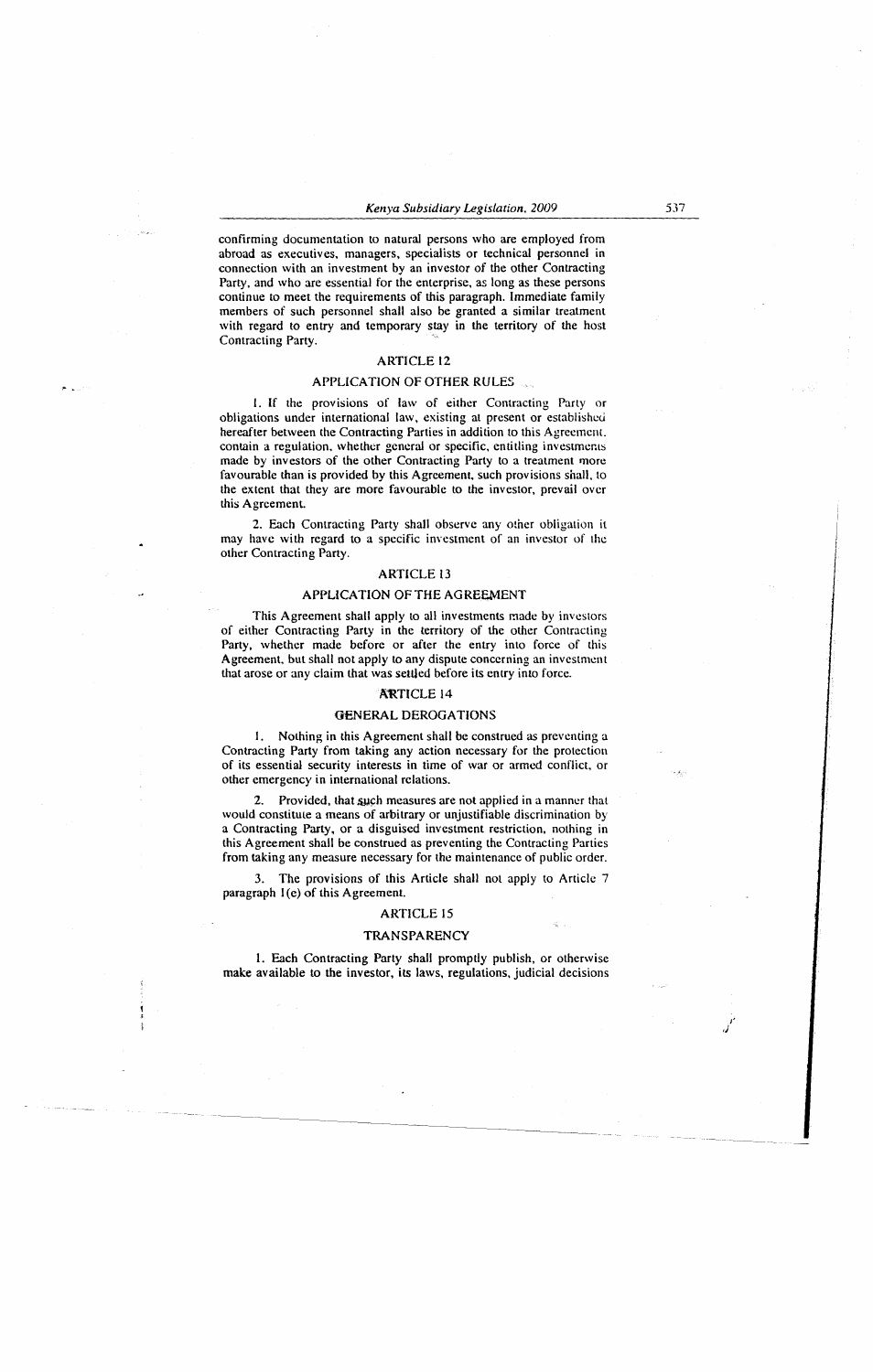of general application and other relevant information as well as international agreements, which may affect the investments of investors of the other Contracting Party in the territory of the former Contracting Party.

2. Nothing in this Agreement shall require a Contracting Party to furnish or allow access to any confidential or proprietary information, including information concerning particular investors or investments, the disclosure of which would impede law enforcement or be contrary to its laws protecting confidentiality or prejudice legitimate commercial interests of particular investors.

# ARTICLE 16

# **CONSULTATIONS**

The Contracting Parties shall, at the request of either Contracting Party, hold consultations for the purpose of reviewing the implementation of this Agreement and studying any issue that may arise from this Agreement. Such consultations shall be held between the competent authorities of the Contracting Parties in a place and at a time agreed on through appropriate channels.

#### ARTICLE 17

## ENTRY INTO FORCE, DURATION AND TERMINATION

I. The Contracting Parties shall notify each other when their constitutional requirements for the entry into force of this Agreement have been fulfilled. The Agreement shall enter into force on the thirtieth day following the date of receipt of the last notification.

2. This Agreement shall remain in force for a period of twenty (20) years and shall thereafter remain in force on the same terms until either Contracting Party notifies the other in writing of its intention to terminate the Agreement in twelve (12) months.

3. In respect of investments made prior to the date of termination of this Agreement, the provisions of Articles I to 16 shall remain in force for a further period of twenty (20) years from the date of termination of this Agreement.

Dated the 22nd September, 2009.

UHURU KENYATTA, *Deputy Prime Minister and Minister for Finance.* 

*Protocol to the Agreement* 

*on the Promotion and Protection of Investments between the Go vemmellt of the Republic of Finland and the Government of the Republic of Kenya* 

Upon signing the Agreement on the Promotion and Protection of Investments between the Government of the Republic of Finland and the Govcrnmenr of the Republic of Kenya, the undersigned representatives of both Contracting Parties have agreed with respect to Kenya on the following provisions, which constitute an integral part of the Agreement.

l

' *i*